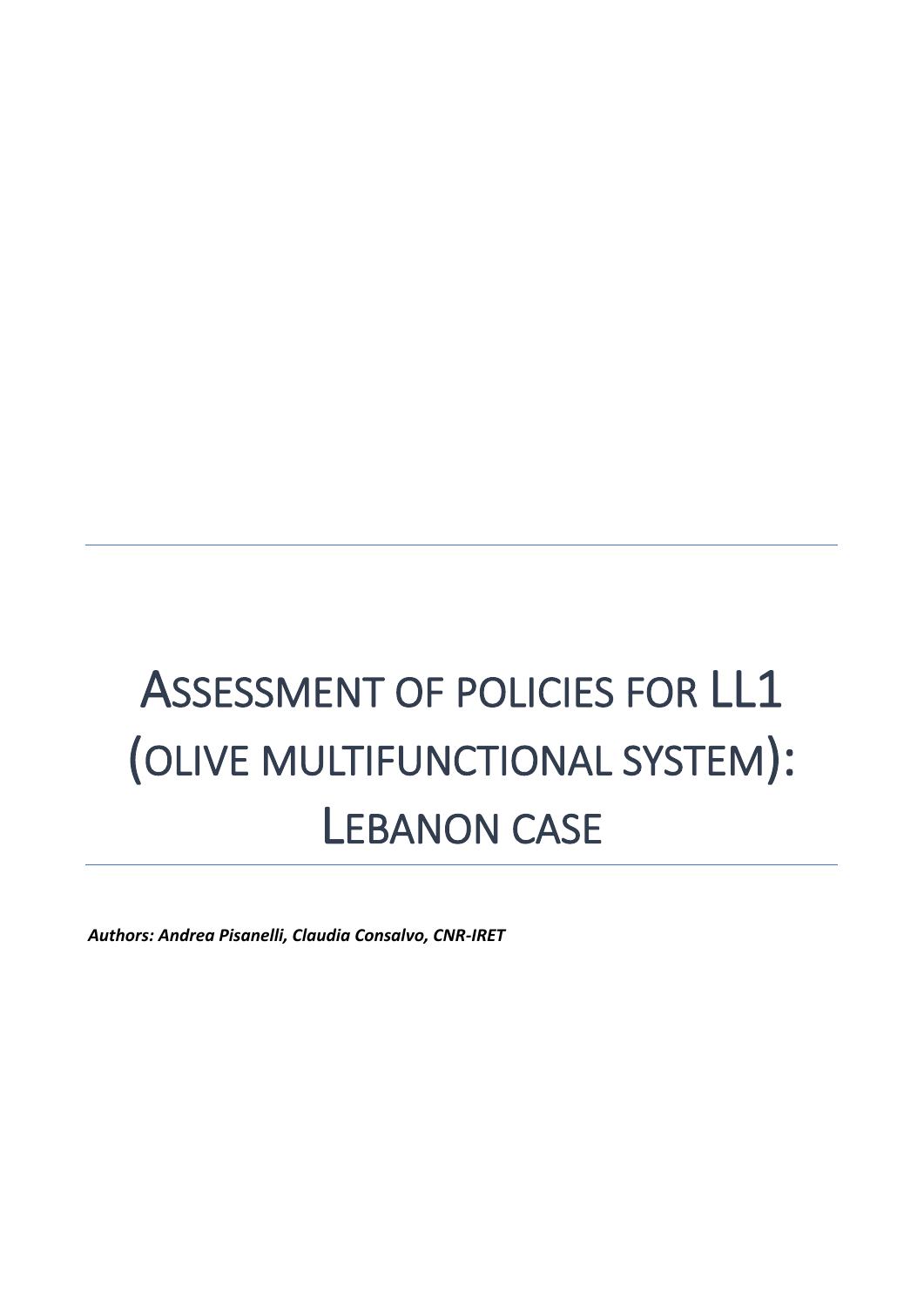











# **INDEX**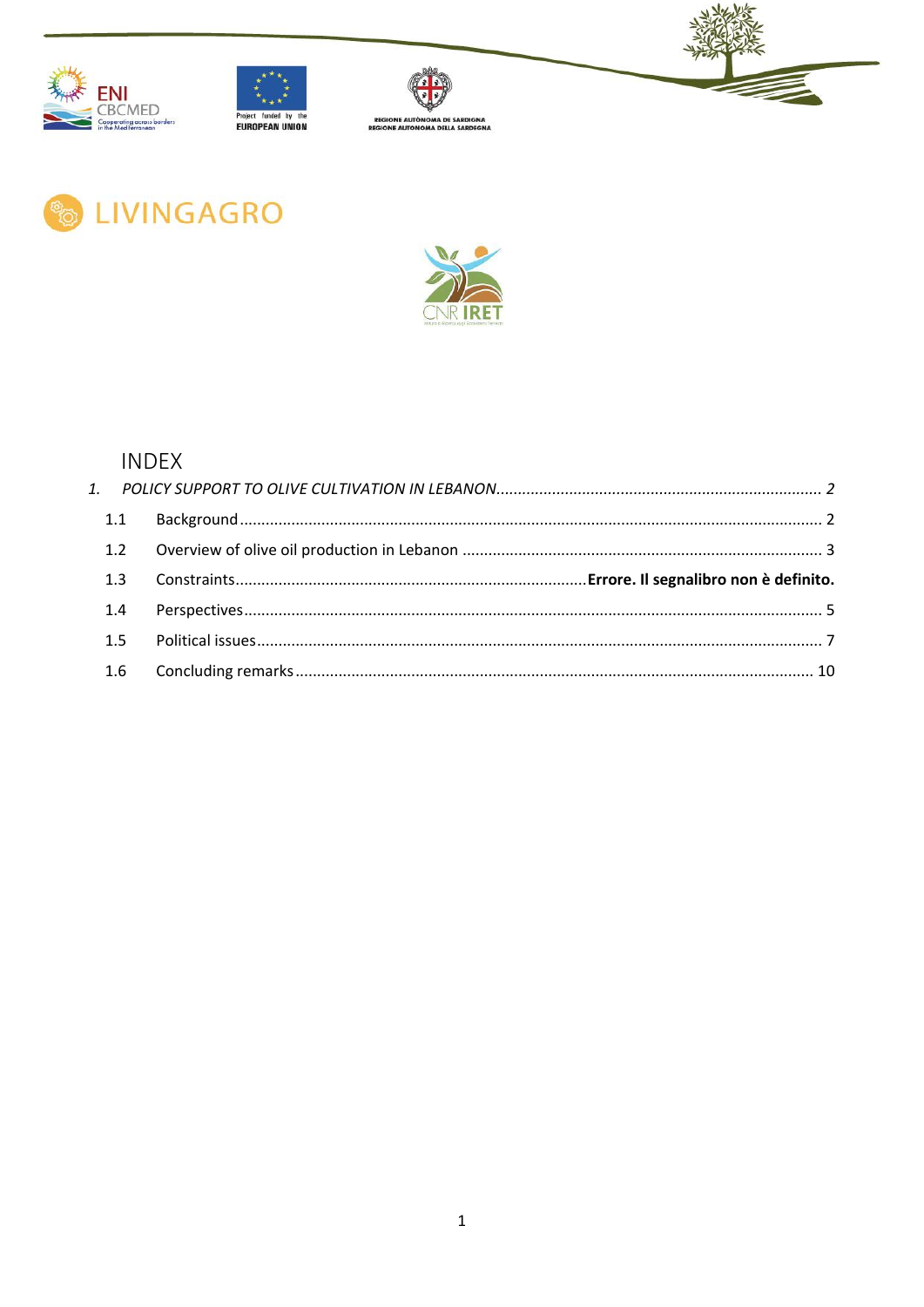











### <span id="page-2-0"></span>1. POLICY SUPPORT TO OLIVE CULTIVATION IN LEBANON

#### 1.1 Background

<span id="page-2-1"></span>According to the Agricultural Census 2010, the total agriculture land area in Lebanon is estimated at 332 000 hectares, of which 231 000 hectares are cultivated (almost half 113 000 ha are irrigated), with an average land holding size of 1.36 ha (1.23 ha for irrigated holdings). The exploitation of these lands moved gradually from a cereal cropping to a cultivation offering higher added value (fruits, vegetables, etc.). The number of agricultural holdings is estimated at 170.000, with an average of 1.4 ha per holding.

In Lebanon a great effort is being made to improve the economic and environmental sustainability of a strategic sector such as agriculture. The Lebanese agricultural sector faces many problems that limit its growth and development. Organic agriculture aims at developing self-reliant and environment-friendly farming systems. Therefore, it can be considered an alternative to the current degraded agricultural systems. The identification of strengths, weaknesses of the organic sector and the requirements for its development allow to propose solutions for its development over the short, medium and long-term (M.R. Bteich, 2004). Climate change poses additional uncertainty to the future of Lebanese territories; where the economic impacts due to the changing climate would be experienced in different ways across the sectors and regions. The Lebanese Ministry of Agriculture (MoA), in the 2010 strategy and action plan, stressed the increasing risks of desertification due to climate change (P. Haydamous & R. El Hajj (2016)). Furthermore, the strategy for the years 2015–2019 formulated by the Ministry of Agriculture (MoA) using a participatory approach in strategic planning under the framework of the EU funded Agriculture and Rural Development Programme (ARDP) aims the development of the agricultural sector, and developing its capabilities in order to strengthen the management of Lebanese agriculture, and improve public agricultural services to farmers and Lebanese citizens.

Taking into account that 23.5% of the agricultural land in Lebanon is covered by olive trees, and more than half of the registered agricultural holdings in Agricultural Census 2010 reported having at least 0.1 ha of land planted with olive trees, it is essential to pay attention to this sector.

In terms of output value, the production of olives and olive oil represents approximately 10% of the total value of agricultural output. The olive oil value chain has a high potential of improvement and represents a good opportunity for economic development. However, olive oil production faces challenges common to the whole agricultural sector in Lebanon but it is widely recognized its importance for poverty reduction, employment creation, migration, trade, growth potential, the rural landscape, environmental implications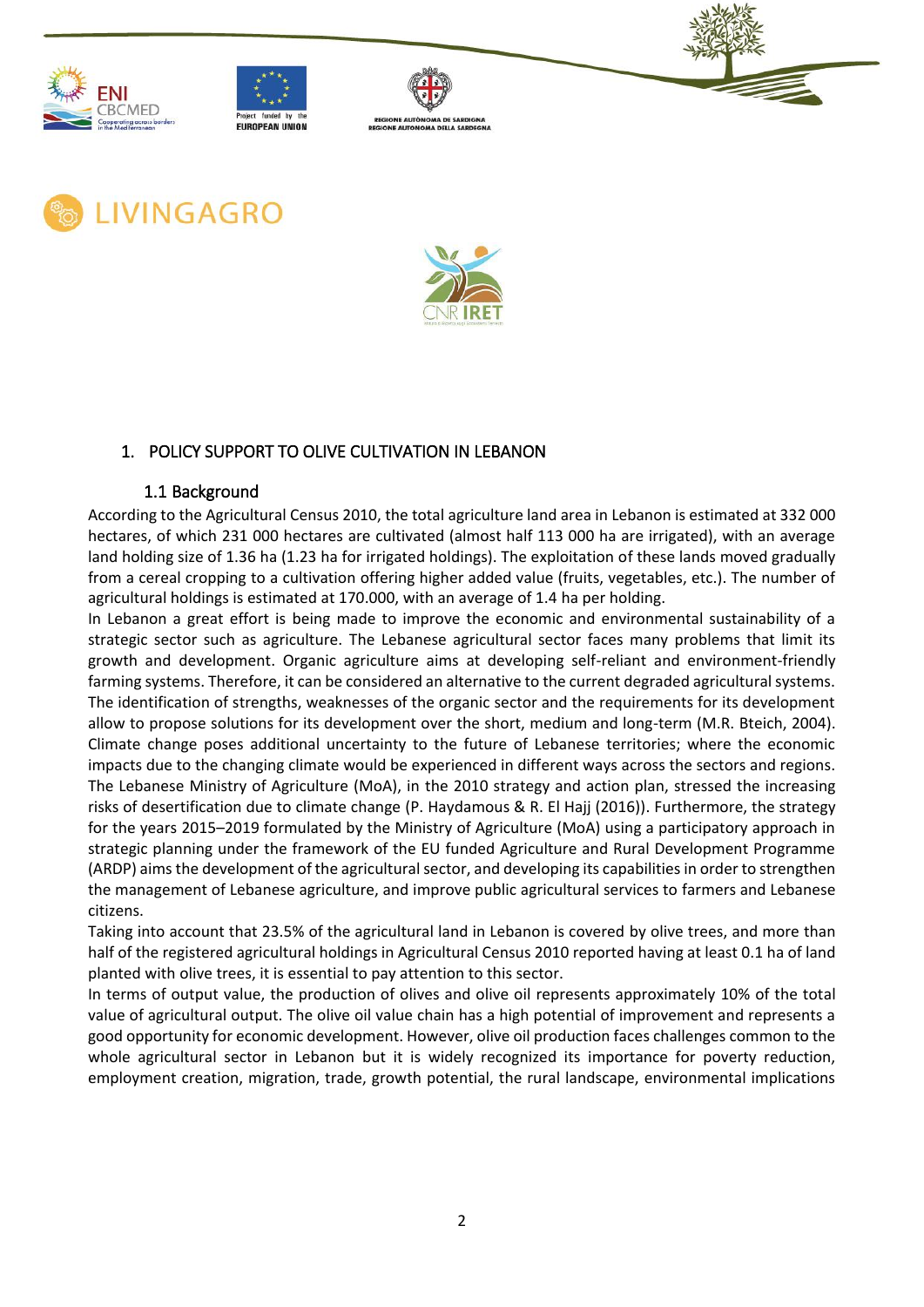











such as waste generation and disposal, and because of willingness of stakeholders to provide necessary information and data.

## 1.2 Overview of olive oil value chain in Lebanon

<span id="page-3-0"></span>Lebanon is a rich and complex country with 19 religious communities struggling to cooperate in a country of barely 10,500 km<sup>2</sup> and a government in trouble towards the agricultural sector after 15 years of civil war. The policies can have a deep impact on a key sector of the economy such as olive growing. Lebanon is the historical birthplace of the olive tree. Its Mediterranean climate and fertile soil are ideal for the production of olive oil, an oil that is used abundantly in the local gastronomy. However, the country is struggling to develop a quality product that would be competitive on the international market. The olive oil sector is thus an important economic and cultural, not to mention traditional, activity in many regions in Lebanon. Each region in Lebanon prides itself on indigenous olive trees and therefore a distinct type of olive oil. The environment (soil, altitude, climate and cultural practices) also produces special characteristics and tastes distinct to each region. Farmers favour olive tree growing because it does not require much management and day-to-day care once the seedlings are established, and also no irrigation since most areas under cultivation are rain-fed. Therefore, olive oil production is often associated with regions with poor access to water. Olive oil in Lebanon is mostly a family run and seasonal business, contributing a considerable proportion of household family activity and income.

However, the olive oil value chain in Lebanon is facing tremendous hardships in the form of high production costs, regional competition, sub-standard quality output that does not permit exports (specifically to Europe), and a lack of proper coordination and management between the main actors in the field.

One of the main bottleneck in olive oil production is related to the the small sizes of farmland plots, which results in excessive land fragmentation. Around 77% of olive oil producers in Lebanon are small growers, managing olive orchards of 5 dunums or less (1 dunums is about 1,000 m<sup>2</sup>), meanwhile large growers (fields greater than 10 dunums) represent 9% of the Lebanese olive oil farms and are owned by large families, religious institutions or major oil bottlers and traders. In many cases, olive farms are not managed by the land owners themselves, as they live in urban areas, but by specialists in olive production called "wood damans" who manage olive production and harvesting in return for payments in processed oil or cash to the landowners.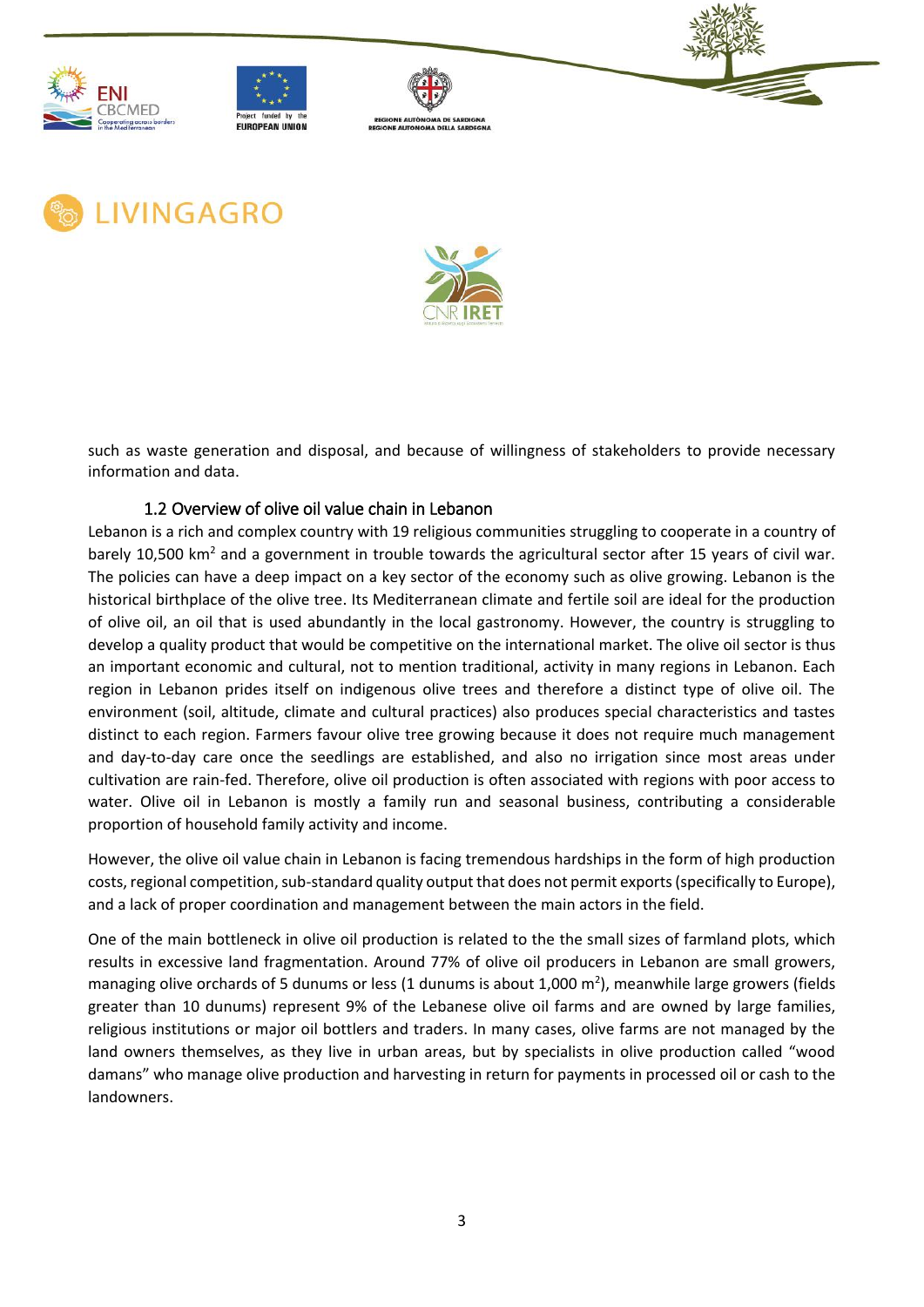











In addition to the high costs associated with land fragmentation, traditional production technics and high labour cost, fertilizers and pesticides inputs have further increased cost of production and reduced the competitiveness of Lebanon olive oil production. Lebanon olive oil orchards are characterized by a heavy alternate bearing productivity primarily due to farming practices rather than geographical location. Farmers in peripheral rural areas rely on hard (usually Syrian) labor to beat the trees, plough the land, and pick the olives increasing the cost of production.

Pruning, usually managed themselves by the majority of farmers, remains a poorly established technique in terms of correct application. According to a recent Italian cooperation report (Italian Cooperation, 2017), 50% of surveyed farmers affirmed that pruning operations as still problematic from the point of view of knowledge and access to appropriate equipment. The use of electrical pruning shear is still not widespread, and skilled pruners are rare.

Producers still strongly resist the necessary quality analysis of their oils. Only 16% of producers directly implement quality analyses, while 76% do not know clearly the quality standards of the oil grades that they claim to produce. This producer behaviour is primarily due to the lack of awareness of Lebanese consumer on olive oil attribute and their preferences for "sweet oil". Producer do not perceive an added value in testing their products, because consumers do not require quality standards as understood and laid out in the international olive oil council.

Lebanese preferences in terms of olive oil quality has highly influenced the development of the milling process. Lebanese consumers do not have a high awareness of the main international olive oil quality standards or product origins, which minimizes the incentives for farmers and processors to improve their practices. After harvesting, there are several missteps (beating the trees for olives to fall, combining harvested fruits with olives fell out, transporting fruits in plastic bags and store it for up to 48 hours before pressing, using traditional mills with stone crushing and pressing mechanisms) that compromise the quality of the final product but also reduce overall orchard productivity. Moreover, plastic containers are often used to store the olive oil. Moreover, the olive oil production method generates pollution damages due to the dumping of the wastewater in the rivers or lands.

In Lebanon there is aslo a low consumption of olive oil compared to other countries such as Syria or Greece. Furthermore, a significant number of people have access to a direct supply of olive oil at production cost, and more importantly a large part of the production of olive oil is not intended for market use. Usually, households' production surplus is either distributed to extended family or sold directly to network of family and friends. Marketing is the weakest stage across the olive oil value chain and it is affected by the competition coming from Syria. The pilling up of unsold olive oil, often stored in conditions that lead to a fast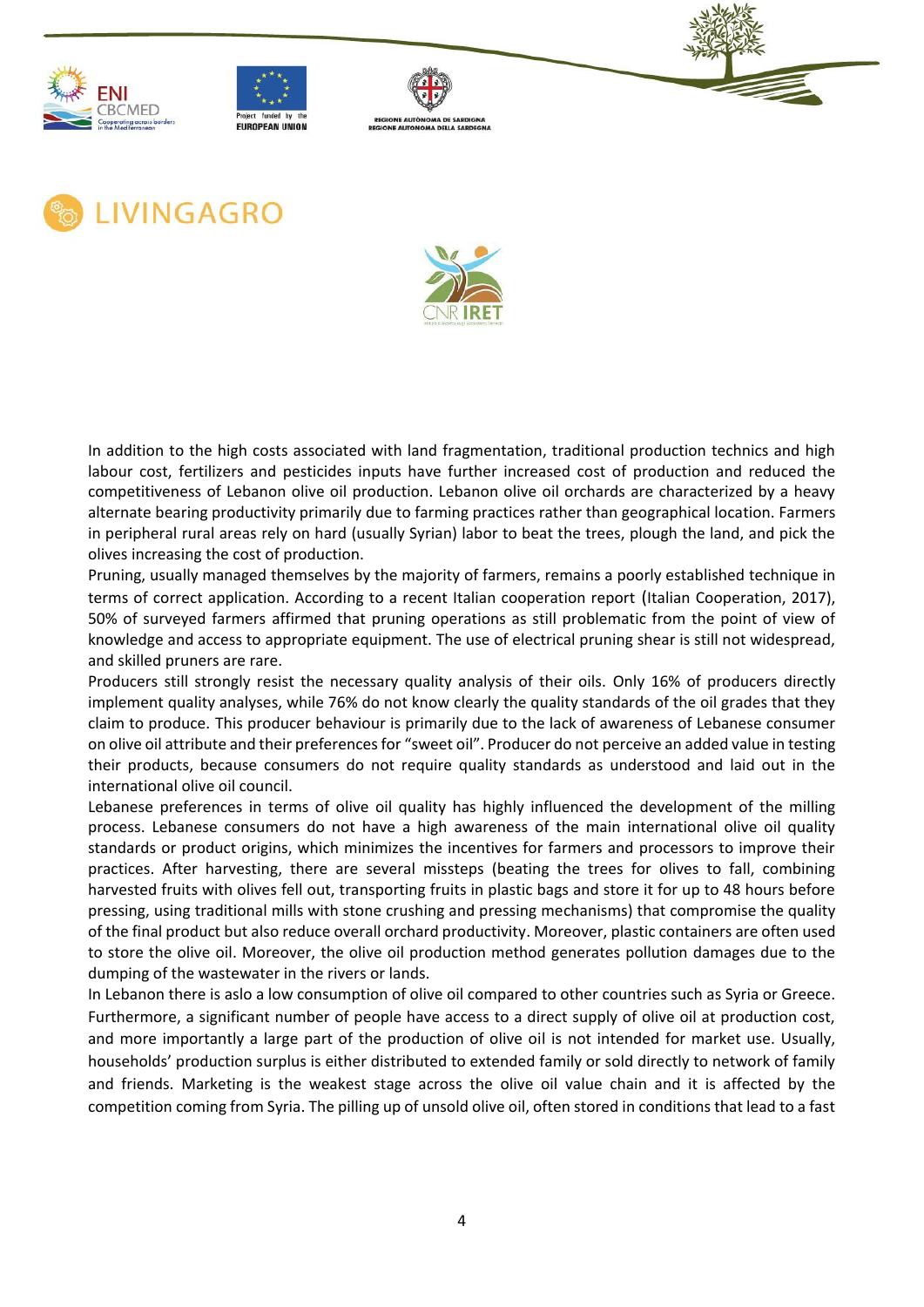











deterioration of its quality, is then sold at low prices for soap production and/or refined into lower quality oil. Marketing is one of the biggest challenges in the olive oil industry and, as such, active efforts have been made to fund national and international exhibitions that may help farmers and producers to connect with businesses. Some cooperatives were able to integrate high quality olive oil value chain but they remain a weak actor because of their lack of investment and growth capabilities. Lebanon's high cost as well as low yield of olive production has negative consequences for its competitiveness in international markets. Moreover, Lebanon does not impose any traceability or labeling requirements with regards to origin, making it easier to blend oil imported from abroad that may be lower quality.

#### 1.3 Perspectives and challenges

<span id="page-5-0"></span>The role of cooperatives plays a key role to tackle challenges related to land fragmentation and high cost of production. Ensuring a sustainable development of agricultural cooperatives in rural areas, by improving quality and productivity, ability to access to local and international markets, is crucial.

Farmers recognize the importance to adopt Good Agricultural and Manufacturing Practices (GAP and GMP) but there are many obstacles to overcome in order to bring innovation to individual households. Several cooperatives have had successful experience in introducing mechanical harvester that reduces in more than half the number of workers needed. Indeed, olive harvesting, and land ploughing alone contribute to approximately 60% of the total cost of production (Italian Cooperation, 2017).

The cooperatives have played a key role in improving the quality of olive oil production and milling services, including proper practices for storage as well as waste and by-product management. Nonetheless, most olive cooperatives could increase the volume of services provided to their members especially in term of technical assistance for improved agricultural practices as well as the development of value chain and marketing strategies. Modern and competitive mills create minimum waste residues, as water is stored and reused for irrigation/fertilization and remaining solid waste are stored in the form of briquette to be used for winter home heating.

The environmental effects of agricultural intensification and food production, with negative impacts on soil and biodiversity, result in adverse feedbacks on climate, food security and on-farm income at local scale (Krausmann et al. 2013). The "Agroforestry Development Project of Degraded Land in Lebanon" were carried out to combat desertification, to prevent soil degradation and erosion, to increase awareness of all the interested groups nationwide, to introduce modern planning technologies. This project introduced the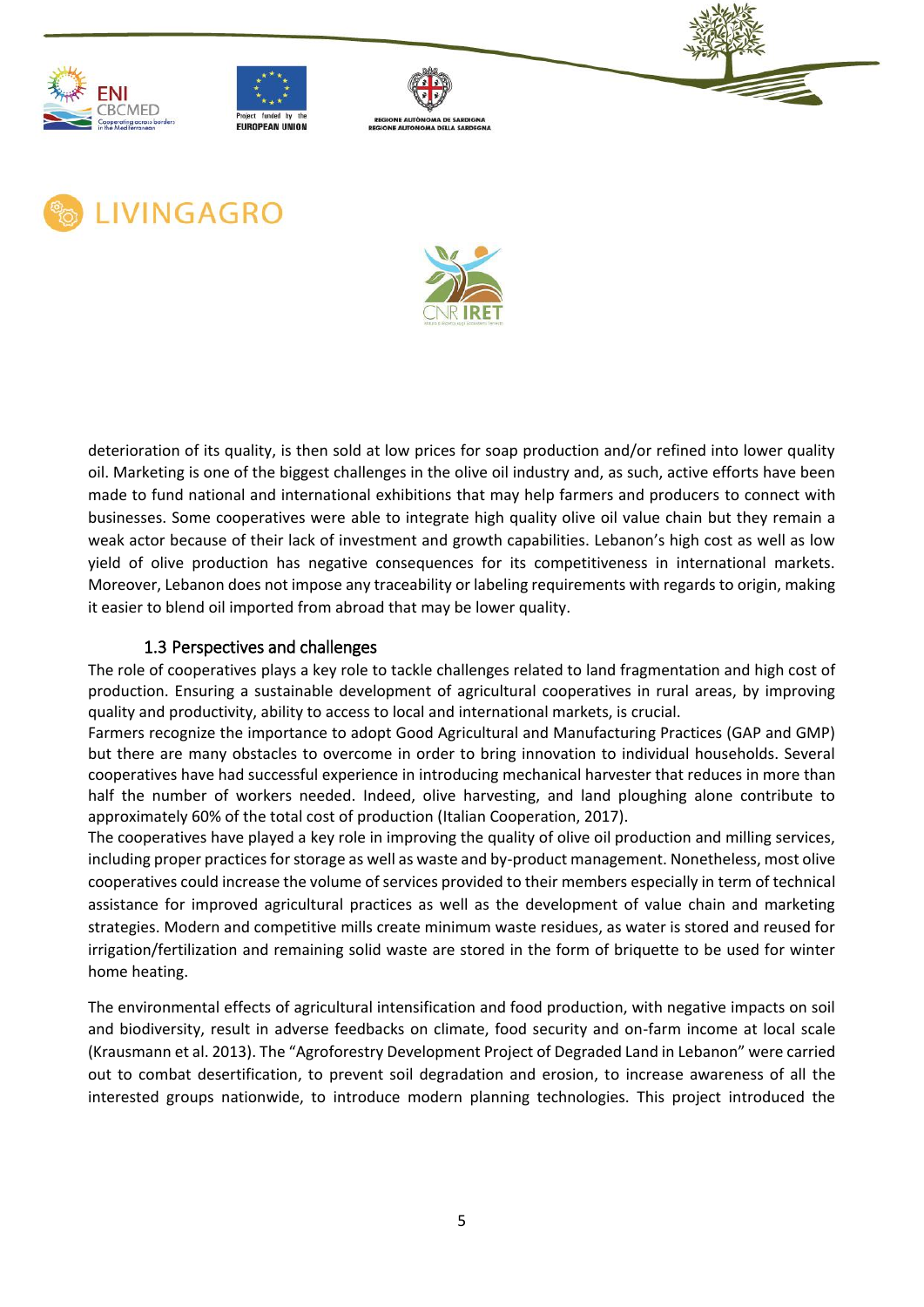











concept of Agroforesty in the country (UNITED NATIONS 2005). Agroforestry systems comprise a long list of land management practices, including crop diversification, long rotation systems for soil conservation, homegardens, boundary plantings, perennial crops, hedgerow intercropping, live fences, improved fallows or mixed strata agroforestry. The well managed agroforestry can play a crucial role in improving resilience to uncertain climates (Uthappa A R et al., 2017). The economic gain could be improved by intercropping olive trees with other viable crops grown beneath the canopy (Rosati et al. 2012, Daoui and Fatemi, 2014). This may provide additional income, and promotion of the advantages of agroforestry practices may increase farmer interest in olive groves (Pisanelli et al. 2014). However, selection of the appropriate species and the development of targeted and innovative agronomic practices are important to improving the efficiency of agroforestry practices and the maximisation of ecosystem services (Tsonkova et al. 2012). Among the wide range of species, the possibility of introduction of cover crops between olives and of boundary crops (such as medicinal, aromatic and melliferous species around the olive orchards) in order to increase farmers' income, can be an excellent course of action.

To face marketing constraints there is a need to improve marketing regulation especially in terms of olive oil denomination, according to the international olive oil council standards. Furthermore, regulations regarding import from Syria should be implemented to protect all market players. International donors supported several projects focused on the development of marketing strategies based on the production of high quality olive oil. These strategies have benefited several olive oil cooperatives that were able to create linkages with traders and aggregators of high quality olive oil. However, these interventions have ignored the lower quality olive oil segment that also offer several opportunities for cooperatives to aggregate production and increase sales. They have encouraged cooperatives to rely on direct sales channels, through the support of production of high value-added olive oil. This may be starting to show its limits, as local market for such products is starting to show signs of saturation. Furthermore, a more diversified market strategy could allow better integration to more complex and diversified value chain. However, it is important to take into account that there are significant export opportunities for high quality olive oil. A significant share of high quality olive oil being exported could allow a de-saturation of the local market, and thus a significant return to both exporting and non-exporting farmers and cooperative. Nonetheless, in order to penetrate such market in a significant manner a major effort to improve competitiveness need to be made at all level of the value chain.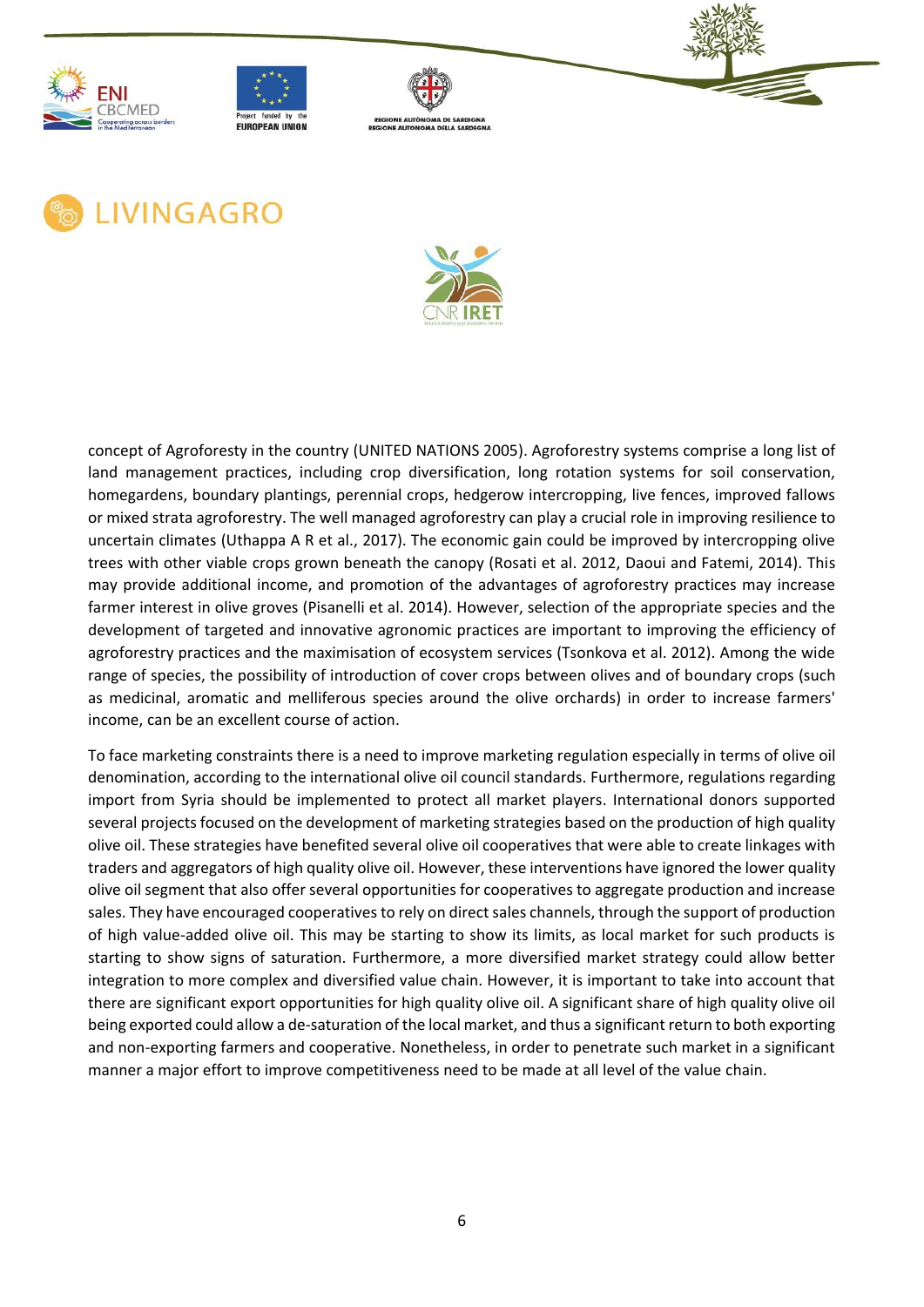











#### 1.4 Political issues related to agriculture and olive sector

<span id="page-7-0"></span>Political instability in Lebanon is one of the biggest impediments to promote trade and economic development. The Lebanese civil war (1975-1990) stalled the economic and social development and even if followed a reconstruction period from 1990 to 2005, after the Syrian army withdrawal in 2005, the country witnessed again a period of chronic political instability. The period of instability was exacerbated by the 2006 Israeli war, the domestic imbalances and local security tensions during 2008, and the 29-month presidential vacuum from 2014 to 2016, and, of course, the 2011 on-set of the Syrian crisis. Within that context, agriculture seemed to have acted as a resilient sector, however, dynamisms and self-resilience mechanism are hampered by the lack of public policies.

The process of law and policy making in Lebanon is not well defined. While government agencies including the Lebanese Parliament and the Council of Ministers prepare and release a battery of laws and regulations, procedures are not clear and inconsistent. For example, some draft regulations may require many years before enactment (e.g., EIA decree) while others are enacted in record time (e.g., health care waste decree). Upstream policy formulation is often lacking. Frequent cabinet reshuffles further delay and jeopardize policy making as new governments and ministers tend to shelve previous policies, or policies still in the making, and start all over with a new team of advisors. This stop-and-go approach has indisputably also affected the state of environmental affairs in the country (MOE/UNDP/ECODIT, 2011).

Agricultural policies in Lebanon were only tackled in the late 1950's during the Chehabist period. Pushed by increasing concern about inequality and poverty in rural area, a series of reform have restructured and significantly changed the agricultural policy landscape. These years witnessed the implementation of large projects. Currently, the Ministry of Agriculture is the main institutional actor influencing agriculture and agrofood policies even if some important issues related to agriculture and rural development do not fall under the direct responsibilities of MOA.

The MoA 2010-2014 strategy, explicitly provided for updating the legislative framework and development of chains to increase global competitiveness. These priorities have not changed under the 2015-2020 strategy but was maintained at very general levels and was not specific to the olive sector. The strategy revolves around the need to increase the competitiveness of agricultural production by increasing its productivity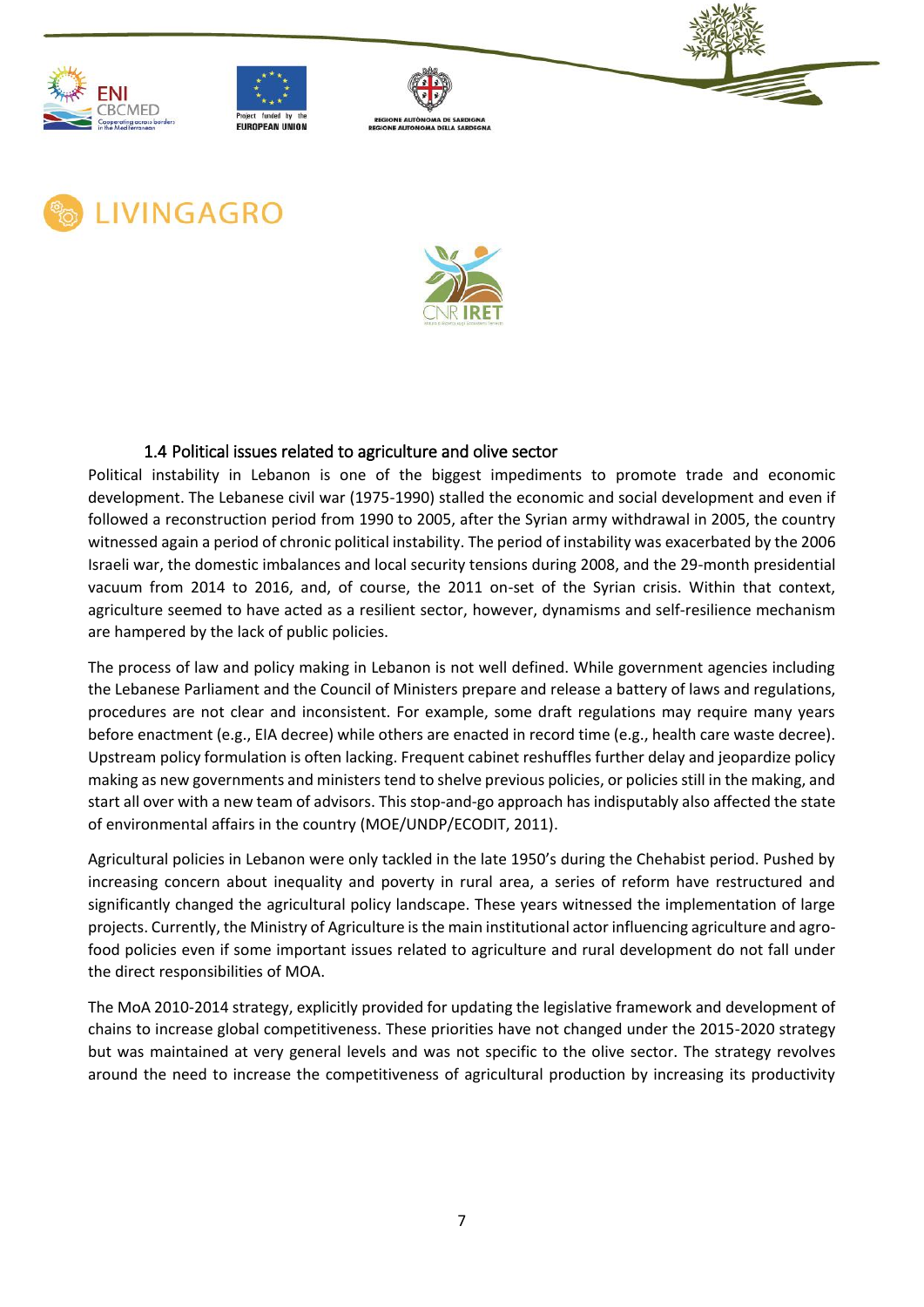











while ensuring conformity with international sanitary and phytosanitary requirements, thus facilitating access to international markets.

The Ministerial strategy proposed eight lines of action:

- 1. Improve food safety and quality of locally produced and imported products;
- 2. Increase productivity and competitiveness of the Lebanese agricultural products,
- 3. Improve the good governance and sustainable use of natural resources;
- 4. Strengthen agricultural extension and education:
- 5. Strengthen agricultural research and laboratories,
- 6. Develop the cooperative sector and mutual funds;
- 7. Develop the ministry of agriculture's capacities;
- 8. Respond to climate change impacts.

The new MoA policy plan for the next years is characterized by a strong environmental concerns. The Minister of Agriculture is maintaining the constructive relationship established between Lebanon and the United Nations (UN) organizations (Food and Agriculture Organization (FAO), Economic and Social Commission for Western Asia (ESCWA), and World Food Programme (WFP)), a research institution (Lebanese Agriculture Research Institute (LARI) and key experts in the sector, to work more closely together on agricultural development and the agricultural strategy for 2021-2025. This strategy includes key policy recommendations aiming to improve cereal yield, reduce import dependency, improve food logistics, increase water use efficiency and productivity, increase public and private investment in agriculture, promote nutrition sensitive agriculture, and reduce food supply variability. Due to the strategic importance of the olive growing sector in Lebanese agriculture for reviving the Lebanese economy, in recent years the Government has encouraged olive oil cultivation through various initiatives by distributing pruning and harvesting machines, encouraging acquisition of more productive cultivars, and participating as an operational partner in various international development projects (EU / ICU, IFAD / ICU, MAEDGCS / LARI, Coop FR, etc.). Nonetheless, it is largely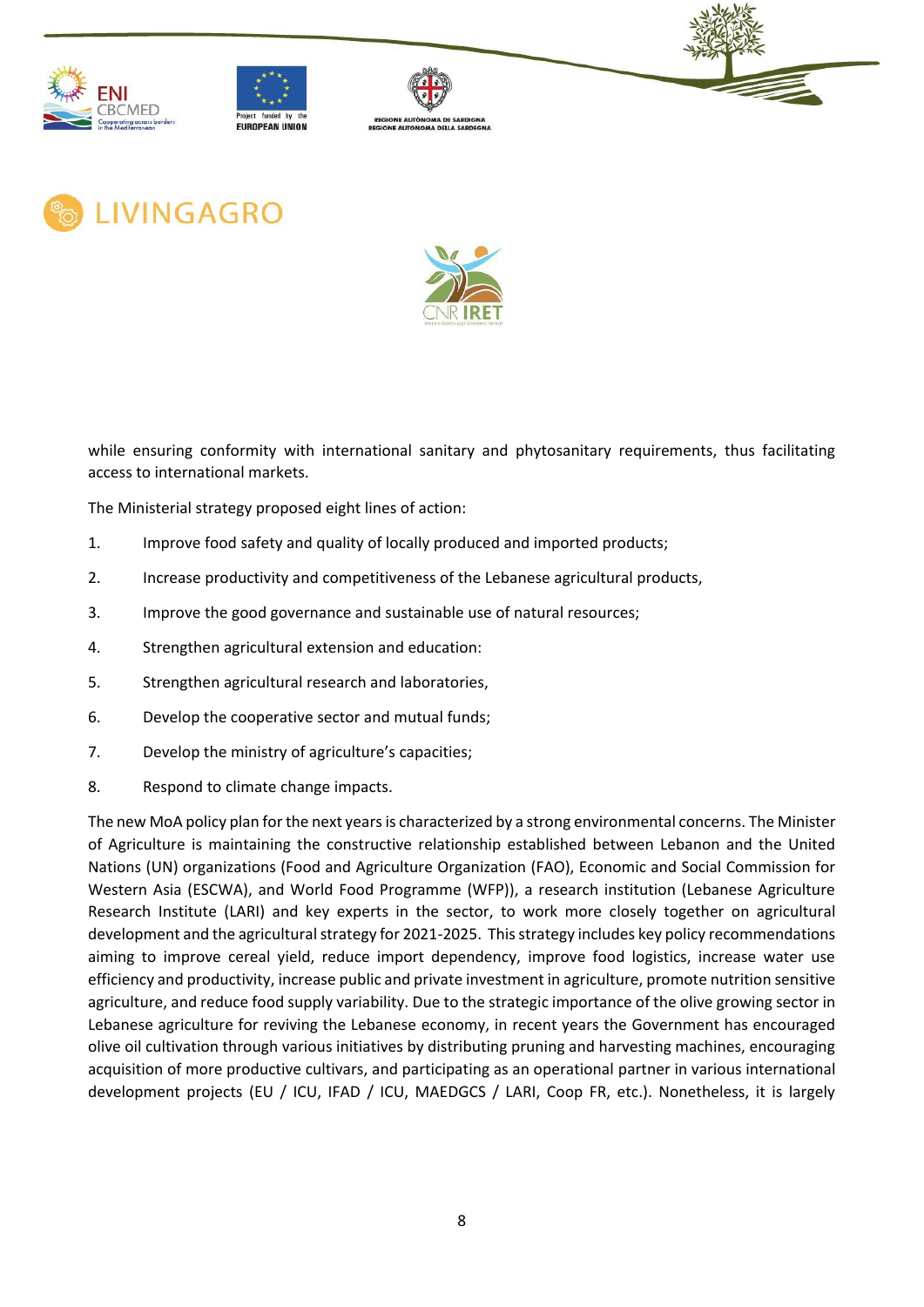











acknowledged that the MoA (Ministry of Agriculture) must rely on scarce resources, especially for supporting the spread of good cultivation practices.

The Ministry of Agriculture's efforts have focused on the increase in the value of the local market by increasing demand on the higher quality segment. With this target, the Ministry of Agriculture is implementing a long-term partnership with the Italian cooperation through the CIHEAM36 Mediterranean Agricultural Institute of Bari (Italy), which are the entities implementing the Olio del Libano program. Recently (2018), the Ministry has renewed its agreement with the CIHEAM and through it the Ministry committed to improving the quality of olive oil in Lebanon and ensuring that it is raised to international standards.

Moreover, the Ministry of Environment's (MOE) resolution imposes standard procedure on olive oil milling operations in order to minimize waste and residues. Acidic and contaminated water and large volumes of pomace are the two potential hazardous effluents produced by olive mills. The Resolution No. 250/1 of 2009 establishing the National Committee for Olive and Oil Olive in Lebanon. This Resolution is composed of 2 articles. Article 1 decree the establishment of the National Committee for Olive and Oil Olive in Lebanon composed of 9 specialists to propose new legislations related to the treatment of waste water resulting from oil presses, production of organic olive oil and, laying down sanitary requirements and conditions for olive presses. Article 2 deals with the management and internal organization of the Committee. There are 492 olive mills in Lebanon (MOE, 2006). The production of olive oil generates two types of waste: Olive Mill Wastewater (OMW) and pomace (a solid residue also known as olive cake). OMW is usually disposed off in streams and sewers, affecting water quality during the harvest season. The improper management of OMW has adverse environmental impacts due to its high organic and phenolic content affecting soil and water resources. To manage this waste stream, Lebanon hosted the regional project Integrated Waste Management for the Olive Oil Pressing Industries in Lebanon, Syria and Jordan (2005 and 2008). Funded by the EU, and implemented under the Short and Medium Term Priority Environmental Action Program II (SMAP II), the MOE hosted the project to introduce and mainstream an integrated system for olive oil waste management in all three collaborating countries [\(http://olivepress.moe.gov.lb\)](http://olivepress.moe.gov.lb/).

One of the good achievements include the definition of environmental limit values for waste from the olive oil industry, as well as environmental guidelines for using treated OMW in irrigation. These limit values and guidelines were published through MOE decisions 100/1/2010, 101/1/2010 and 102/1/2010. In Particular,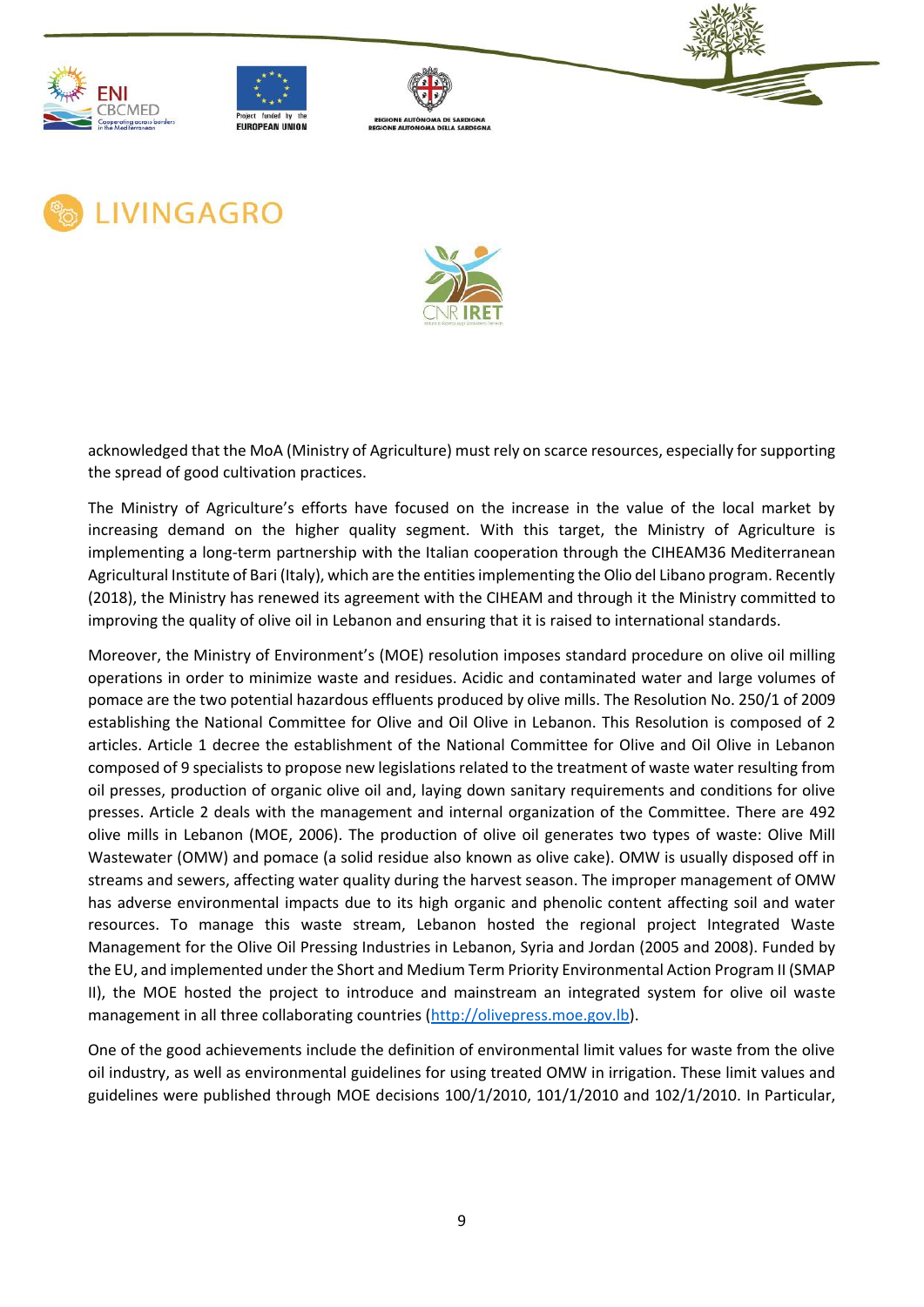











Resolution No. 101/1 of 2010 concerning the environmental requirements for obtaining licences for the establishment and/or investment of olive presses with the aim to protect the environment and prevent from pollution. The Ministry of Environment has the authority to give the licences of environmental compliance for the establishment of olive presses. The main stages of oil extraction are listed in this Resolution. The Resolution defines the different contaminants resulting from olive presses (such as olive residues) and the environmental conditions required to obtain the licence (water management, air pollutants management and noise pollution management). Other general conditions are listed in the text comprising fire-fighting, protection of workers and smoking ban. The Resolution No. 102/1 of 2010 concerning the terms of reuse of olive residues in irrigation and defines the environmental impact due to the misuse of olive residues such as soil pollution, water pollution or air pollution. It sets out the terms of reuse of olive residues in irrigation. The Resolution forbids the addition of other wastes to the olive residues during the storage and transport phases. The Resolution provides for the basis regulating the use of olive residues in the irrigation of some agricultural lands. It also comprises the control procedure of the Ministry of Environment and the Ministry of Agriculture.

### 1.5 Concluding remarks

<span id="page-10-0"></span>The olive oil sector in Lebanon is still undeveloped due to land fragmentation, low productivity, lack of farmer's knowledge to implement Good Management Practices and consequently high costs of production and poor environmental sustainability. In the other hand, the olive growing sector in Lebanese agriculture has a strategic importance and it is crucial to support ongoing processes, through a programmatic approach that contributes to clarifying the development Policies (from project-to-program approach). In addition, it is clear the need for a clear identification of the themes of sector policy, and the resulting dialogue with the relevant authorities, during both the formulation, programming and start of interventions.

The improvement of the olive oil value chain to be effective, requires quick and sustainable actions aimed at supporting all actors in the private sector involved (potential providers of better services and marketing), including, when applicable, consumers, and not just the subjects considered most vulnerable (direct beneficiaries).

Strengthening producer organizations is a key task, but it requires a long time and considerable resources that are often not adequately ensured during the programming phase. The approach aimed at improving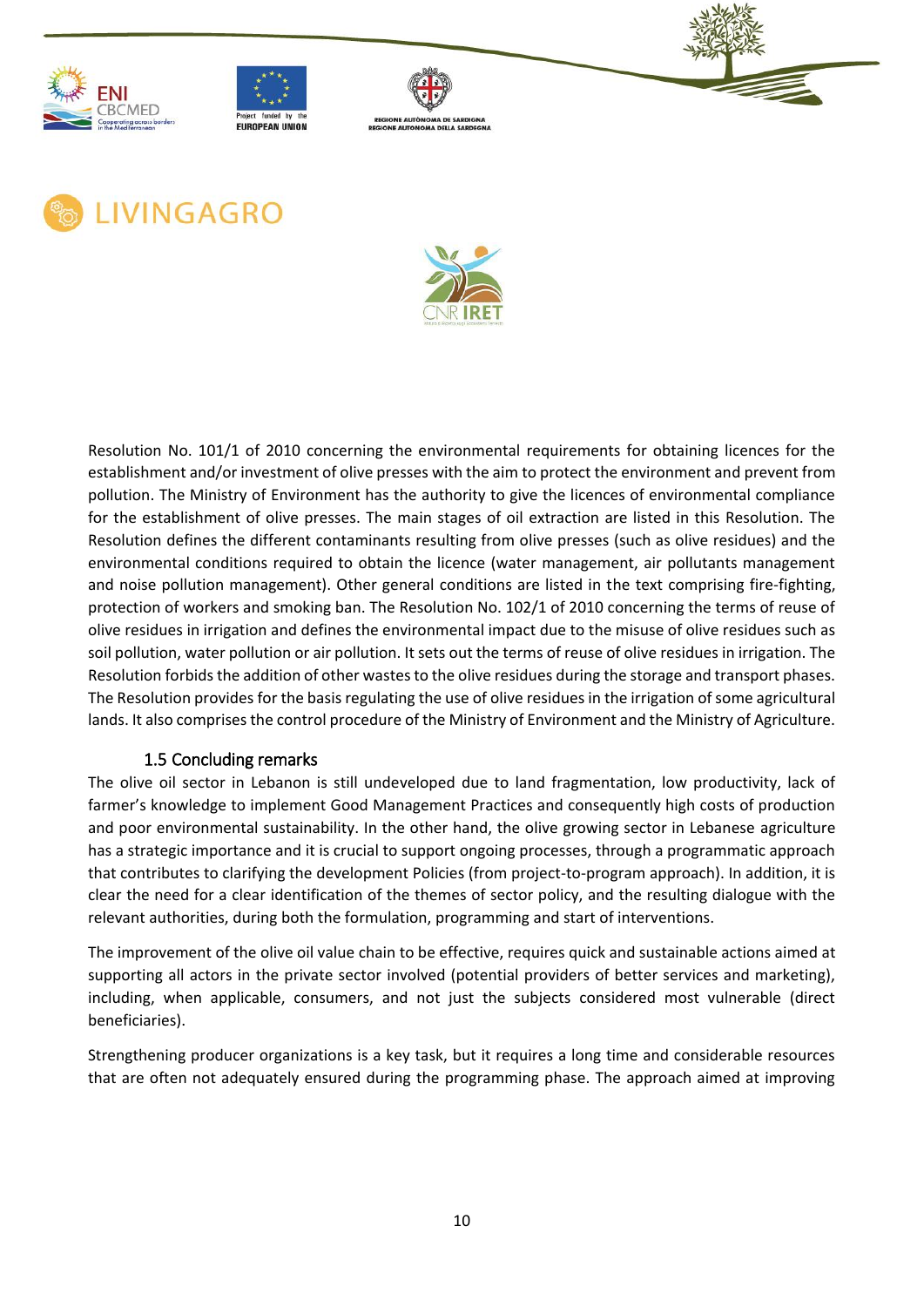











members' access to services should clearly defined within an entrepreneurial strengthening approach capable of rationalizing production processes.

Governmental policies should focus on supporting the high-added value Lebanese productive sectors and disseminate specialization principles and integration of production to achieve sustainable development goals that lead to fighting poverty and unemployment and achieving economic prosperity.

There is a need for the implementation of clear marketing regulation especially in terms of olive oil denomination, according to the international olive oil council standards.

The sharing knowledge with other Mediterranean countries like Italy can play an important role to face challenges of the olive oil value chain. The implementation of further cooperation projects, will permit the processes of improving household incomes in marginal regions and the creation economic opportunities for rural communities through a sustainable process of modernization of the sector.

Agroforestry systems can respond to these main needs of Lebanon agricultural sector since those practices are recognised to more resilient and sustainable than monoculture. In particular, agroforestry can enhance the delivery of ecosystem services (carbon sequestration, biodiversity conservation, landscape improvement, better water quality), diversify products and farmer income, promote rural tourism.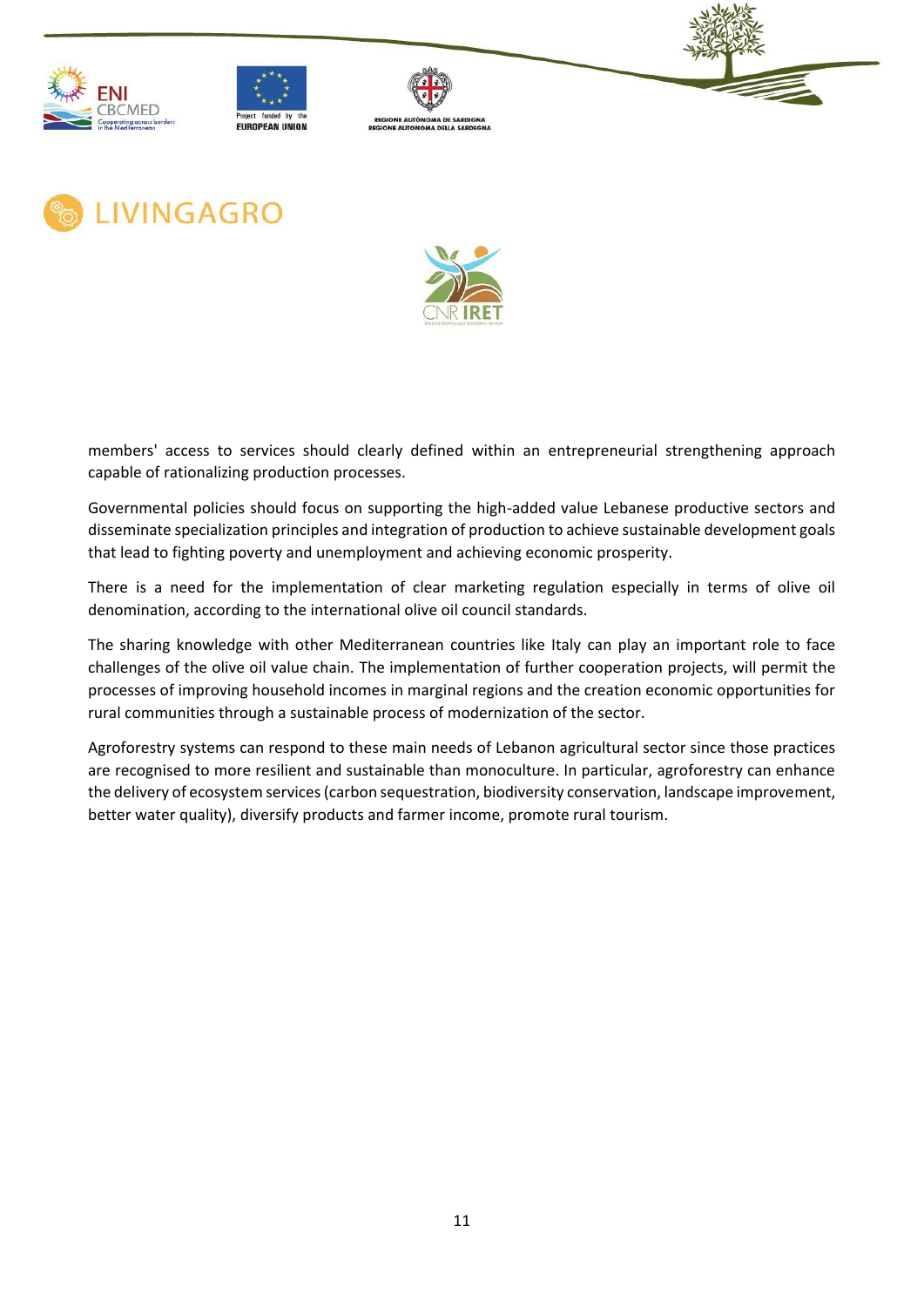











REFERENCES

AR Uthappa, SB Chavan, AK Handa, Ram Newaj, Dhiraj Kumar KB Sridhar and OP Chaturvedi (2017), *Agroforestry — A Sustainable Solution to Address Climate Change Challenges*

Daoui, K. and Fatemi, Z.E.A. (2014). Agroforestry Systems in Morocco: *The Case of Olive Tree and Annual Crops Association in Saïs Region*. In Science, Policy and Politics of Modern Agricultural System (pp. 281- 289). Springer Netherlands

*Global Human Appropriation of Net Primary Production Doubled in the 20th Century* (June 2013) - Proceedings of the National Academy of Sciences 110(25), DOI: 10.1073/pnas.1211349110

*Integrated Waste Management for the Olive Oil Pressing Industries in Lebanon*, Syria & Jordan, MOE, Phase I report, March 2006

Italian Cooperation (2017). *Evaluation of three agricultural projects*. Available online: https://www.esteri.it/mae/resource/doc/2018/03/2017lebanon\_evaluation\_report3agricultural\_projects.p df

Kaley Hart, Faustine Bas-Defossez (2018). *CAP 2021-27: Proposals for increasing its environmental and climate ambition*. Institute for European Environmental Policy

Lebanon Olive Value Chain – Analysis Report May 2018, Consultation and Research Institute & ACTED Lebanon

Marie Reine Bteich (2004), *Options to develop organic agriculture in Lebanon*. New Medit n. 4/2004

N. Arcas, F.N. Arroyo López, J. Caballero, R. D'Andria, M. Fernández, R. Fernández-Escobar, A. Garrido, J. LópezMiranda, M. Msallem, M. Parras, L. Rallo, R. Zanoli (2013). *Present and future of the Mediterranean olive sector*

Patricia Haydamous and Rana El Hajj (February 2016) *LEBANON'S AGRICULTURAL SECTOR POLICIES: CONSIDERING INTER-REGIONAL APPROACHES TO ADAPTATION TO CLIMATE CHANGE*. AUB Policy Institute